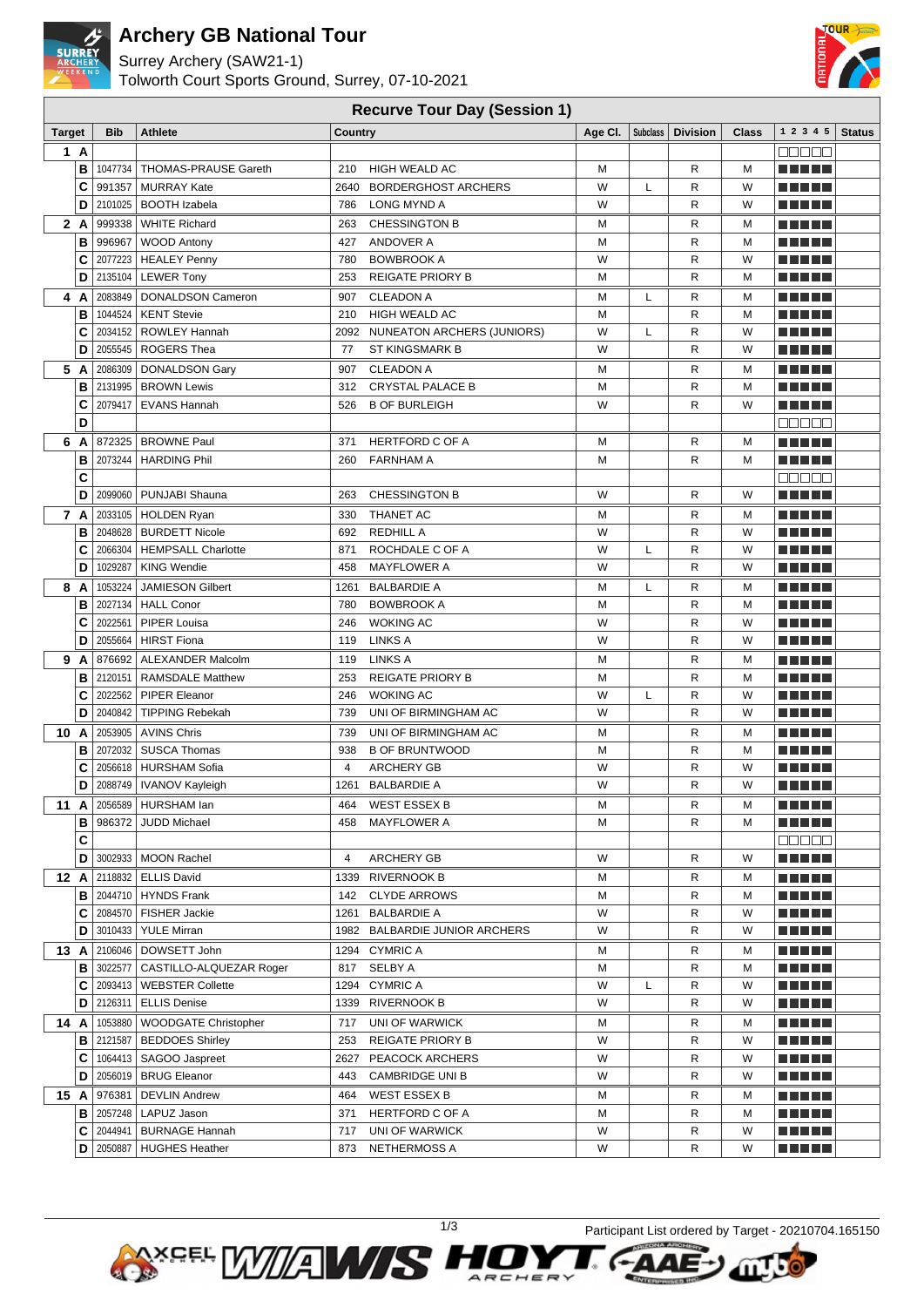

## **Archery GB National Tour**

Surrey Archery (SAW21-1)

Tolworth Court Sports Ground, Surrey, 07-10-2021



#### **Recurve Tour Day (Session 1)** Continue Continue

| Target |        | <b>Bib</b>         | <b>Athlete</b>                               | <b>Country</b> | $\sim$ $\sim$                             | Age CI. | Subclass | <b>Division</b>   | Class  | 1 2 3 4 5                                            | <b>Status</b> |
|--------|--------|--------------------|----------------------------------------------|----------------|-------------------------------------------|---------|----------|-------------------|--------|------------------------------------------------------|---------------|
| 16 A   |        | 2124691            | <b>ORTON Monty</b>                           | 731            | <b>MERIDEN AC</b>                         | М       |          | R                 | М      |                                                      |               |
|        | в      | 2033896            | <b>BARRETT-REES Jakob</b>                    | 1654           | <b>BLANDY JENKINS A</b>                   | М       |          | $\mathsf{R}$      | M      | <u>Film and the se</u>                               |               |
|        | C      | 3029585            | <b>OAKES Michelle</b>                        | 921            | <b>WINNINGTON PARK B</b>                  | W       |          | R                 | W      | m a mata                                             |               |
|        | D      | 3029843            | FITZ Leanne                                  | 260            | <b>FARNHAM A</b>                          | W       |          | R                 | W      |                                                      |               |
| 17 A   |        | 2123069            | <b>HINCKLEY Phil</b>                         | 780            | <b>BOWBROOK A</b>                         | М       |          | R                 | М      | m a mata                                             |               |
|        | в      | 2055535            | REID Jacob                                   | 782            | ALLSCOTT HEATH ARCHERS                    | M       |          | R                 | М      | <u>Film and the se</u>                               |               |
|        | C      |                    |                                              |                |                                           |         |          |                   |        | ana ao                                               |               |
|        | D      | 2069032            | STEPHENSON Rebecca                           | 881            | <b>ECCLES ARCHERY CLUB</b>                | W       |          | R                 | W      |                                                      |               |
|        | 18 A   | 974987             | <b>TIMMINS David</b>                         | 697            | <b>EVESHAM AC</b>                         | м       | Г        | R                 | м      |                                                      |               |
|        | в      | 975578             | <b>HARDING Keith</b>                         |                | 2200 CLICKERS AC                          | M       |          | R                 | М      | <u> Literatur in s</u>                               |               |
|        | c      | 3019966            | SULLIVAN-BELL Imogen                         |                | 2687 ARCHWAYS TDH                         | W       |          | $\mathsf{R}$      | W      | M A H H H                                            |               |
|        | D      | 999483             | MEERING Sophie                               | 4              | <b>ARCHERY GB</b>                         | W       |          | $\mathsf{R}$      | W      |                                                      |               |
| 19 A   |        | 1010308            | <b>ROWBOTHAM Erik</b>                        |                | 1311 EDINBURGH UNIVERSITY ARCHERY C       | М       |          | R                 | М      | <u> Literatur in s</u>                               |               |
|        | в      | 2019320            | <b>THOMPSON Daniel</b>                       | 938            | <b>B OF BRUNTWOOD</b>                     | М       |          | $\mathsf{R}$      | M      | ma matsa                                             |               |
|        | C      |                    |                                              |                |                                           |         |          |                   |        | Maaaa                                                |               |
|        | D      |                    | 2126069 JACOB Maria                          | 252            | ROYAL RICHMOND AC                         | W       |          | R                 | W      | <u> Liberal Maria II</u>                             |               |
|        | 20 A   |                    | 2123498   MEECH Terry                        | 421            | FOREST OF BERE B                          | М       |          | R                 | М      | .                                                    |               |
|        | в      |                    | 1042540   PARTINGTON Garry                   | 881            | <b>ECCLES ARCHERY CLUB</b>                | M       |          | R                 | М      |                                                      |               |
|        | C      |                    |                                              |                |                                           |         |          |                   |        | e de e e                                             |               |
|        | D      | 2065774            | <b>TSE Oliver</b>                            | 4              | <b>ARCHERY GB</b>                         | M       |          | R                 | М      | <u>Film and the se</u>                               |               |
| 21 A   |        | 2052220            | <b>COLLIS Dominic</b>                        | 2595           | <b>WALLINGFORD CASTLE ARCHERS</b>         | М       | L        | R                 | М      | MA METAL                                             |               |
|        | в      | 2022253            | <b>HAZON David</b>                           | 4              | <b>ARCHERY GB</b>                         | М       |          | R                 | M      | n na mats                                            |               |
|        | C      | 2065546            | <b>MEDHURST Charlie</b>                      | 692            | <b>REDHILL A</b>                          | М       | L        | $\mathsf{R}$      | М      | Martin Mar                                           |               |
|        | D      |                    |                                              |                |                                           |         |          |                   |        | $\Box\Box\Box\Box$                                   |               |
|        | 22 A   | 2075807            | <b>CLARK Andrew</b>                          |                | 2595 WALLINGFORD CASTLE ARCHERS           | М       |          | R                 | М      | M M M M M                                            |               |
|        | в      | 1024707            | <b>COUSINS Crispin</b>                       |                | 1040 ANCHOR B (DERBYSHIRE)                | М       |          | R                 | М      |                                                      |               |
|        | c      |                    | 2137018   HADFIELD Leigh                     | 921            | <b>WINNINGTON PARK B</b>                  | М       |          | R                 | м      |                                                      |               |
|        | D      | 2116135            | <b>HORNE Allan</b>                           |                | 1210 NOAK HILL A                          | М       |          | R                 | М      | <u> Liberal Maria II</u>                             |               |
| 23     | A      |                    | 989724   BROWN Matthew                       | 414            | OLD BASING A                              | М       |          | R                 | м      |                                                      |               |
|        | в      | 2112477            | <b>LOW Lucas</b>                             | 1440           | IMPERIAL COLLEGE UNION AC                 | М       |          | R                 | М      | ma matsa                                             |               |
|        | C<br>D | 2130623<br>2057273 | <b>WALBY Samuel</b><br><b>WRIGHT Patrick</b> | 268<br>371     | OXFORD UNI C OF A                         | M<br>М  |          | R<br>$\mathsf{R}$ | M<br>М | <u> Liberal Maria II</u><br><u> Liberal Maria II</u> |               |
|        |        |                    |                                              |                | <b>HERTFORD C OF A</b>                    |         |          |                   |        |                                                      |               |
| 24     | A<br>в | 2090957<br>2046699 | <b>DESAI Surabhi</b><br><b>GOBLE Wayne</b>   | 421            | 1380 UNI OF EXETER AC<br>FOREST OF BERE B | W<br>М  |          | R<br>$\mathsf{R}$ | W<br>М | <u> Literatur in s</u><br>TI NI DE                   |               |
|        | c      | 3017786            | VAN KLEEF-BOLTON Wilco                       |                | 1210 NOAK HILL A                          | М       |          | R                 | М      | a matu Ju                                            |               |
|        | D      | 2130138            | RADIGAN Cameron                              |                | 173 AYR AC                                | М       |          | R                 | М      | <u> Libertal de la p</u>                             |               |
|        | 25 A   |                    | 2050349   VOS Jamie                          |                | 2272 SEVENOAKS AC                         | М       |          | R                 | М      | Martin Mar                                           |               |
|        | в      |                    | 2119645   TWAROWSKI Michal                   | 309            | LONDON A                                  | м       |          | R                 | м      | <u> Literatur</u>                                    |               |
|        | C      |                    | 3001142   BARLOW Ru                          |                | 2625 GRIFFIN ARCHERS                      | М       |          | R                 | М      |                                                      |               |
|        | D      |                    |                                              |                |                                           |         |          |                   |        | anana                                                |               |
|        |        |                    | 26 A   106182   BRIDGEWATER Neil             |                | 1390 HINXWORTH AC                         | м       |          | С                 | М      | m a mata                                             |               |
|        | в      |                    | 2107626   WONG Matthew                       | 4              | ARCHERY GB                                | М       |          | С                 | М      | Martin Mar                                           |               |
|        | С      |                    | 1063966   CARPENTER Isabelle                 | 831            | <b>BARNSLEY AC</b>                        | W       |          | С                 | W      | <u> E E E E E</u>                                    |               |
|        | D      |                    | 2056903   BODE Amy                           |                | 872 B OF PENDLE AND SAMLESBURY            | W       |          | C                 | W      | <u> Literatur</u>                                    |               |
| 27 A   |        |                    |                                              |                |                                           |         |          |                   |        | <b>BOOOC</b>                                         |               |
|        | В      |                    | 1063967   CARPENTER Adam                     | 831            | <b>BARNSLEY AC</b>                        | М       |          | С                 | м      | <u> Literatur</u>                                    |               |
|        | С      |                    | 3041715   BROWN Shaun                        | 312            | <b>CRYSTAL PALACE B</b>                   | м       | L        | С                 | м      | <u> Literatur</u>                                    |               |
|        | D      |                    | 2058443   WALTON Martin                      | 262            | CMO B                                     | М       |          | С                 | М      | <u> Literatur</u>                                    |               |
|        | 28 A   |                    | 2093669 JACKSON Timothy                      | 717            | UNI OF WARWICK                            | м       |          | С                 | м      | <u> Literatur</u>                                    |               |
|        | в      |                    | 2029435   WRIGHT Liam                        | $\overline{4}$ | <b>ARCHERY GB</b>                         | м       |          | С                 | м      | <u> Literatur</u>                                    |               |
|        | С      | 2040771            | <b>CORLESS Susan</b>                         | 984            | NORTHAMPTON AC                            | W       |          | С                 | W      | <u> Literatur</u>                                    |               |
|        | D      |                    | 2103765   PETRE Iulia                        | 979            | TARGETCRAFT A                             | W       |          | C                 | W      | <u> Here i </u>                                      |               |
|        | 29 A   |                    | 2125306   TAYLOR Stuart                      | 780            | <b>BOWBROOK A</b>                         | м       |          | С                 | М      | <u> Literatur</u>                                    |               |
|        | В      |                    | 2061078   HARRIS Jamie                       | 697            | EVESHAM AC                                | М<br>W  |          | C<br>С            | М      | <u>Li se la la</u>                                   |               |
|        | С<br>D | 1062007            | 2089748   MOON Sarah<br>FOSTER Elizabeth     | 4<br>907       | ARCHERY GB<br><b>CLEADON A</b>            | W       |          | С                 | W<br>W | <u> Here i s</u>                                     |               |
|        |        |                    |                                              |                |                                           |         |          |                   |        | <u> Literatur</u>                                    |               |



ARCHER

2/3 Participant List ordered by Target - 20210704.165150

 $-**A**$ 

**NTERPRISES**